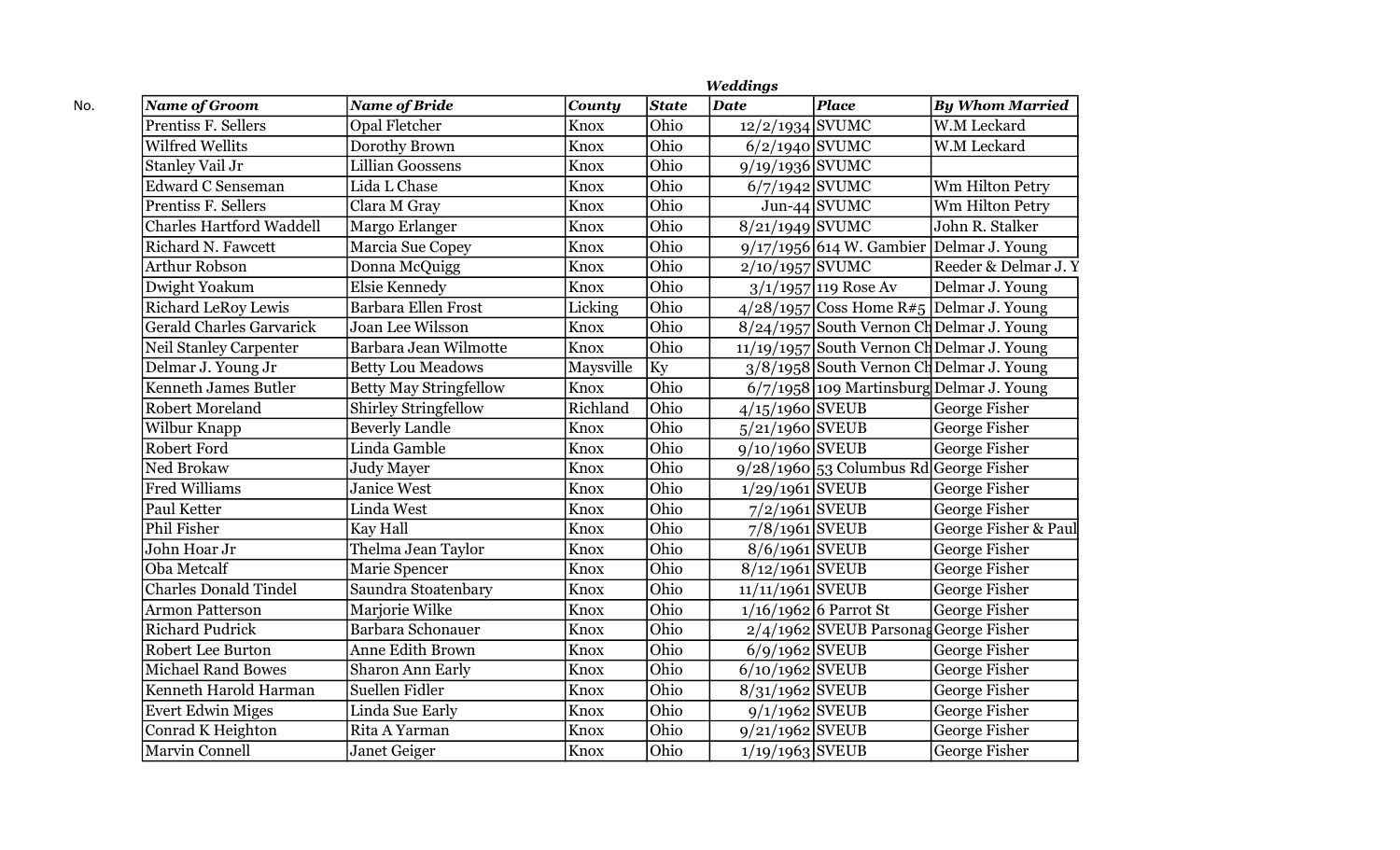| Ohio<br><b>Charles Connant</b><br><b>Mary Peck</b><br>Knox<br>$3/1/1963$ SVEUB<br>Ohio<br>Alice Wolfe<br>3/30/1963 SVEUB<br><b>Floyd Lester</b><br>Knox<br>Paul White<br>Maxine Kovach<br>Ohio<br>$5/7/1963$ SVEUB<br>Knox<br>Robert Allen Simpson<br>Ohio<br>$5/7/1963$ SVEUB<br>Bette Ann Neighbarger<br>Knox<br>Ohio<br>7/28/1963 SVEUB<br>Larry Allen Cope<br>Mary Ann Turner<br>Knox<br>Wallie Glenn Wolford<br>Ohio<br>Karen Sue Slaughter<br>Knox<br>$7/30/1963$ SVEUB<br>Ohio<br>Sharon Ann King<br>$8/5/1963$ SVEUB<br>George Eugene Lukes<br>Knox<br>Ohio<br>8/8/1963 SVEUB<br>Carroll Leslie Stringfellow<br>Barbara Ann Statger<br>Knox<br>Ohio<br>$9/8/1963$ SVEUB<br>Leo Dwight Butler<br>Margaret Jane Pealer<br>Knox<br>Ohio<br><b>Robert Ray McGinley</b><br>Eliza Doup<br>$7/21/1963$ 203 W Ohio Ave George Fisher<br>Knox<br><b>Robert Cline</b><br><b>Shirley Davis</b><br>Ohio<br>$9/23/1963$ SVEUB<br>Knox<br><b>James Fawcett</b><br>Ohio<br>Ola C. DeVore<br>$11/23/1963$ SvEUB<br>Knox<br>John Dennis<br>Ohio<br>Connie Jo Dement<br>Knox<br>$11/30/1963$ SVEUB<br>Ohio<br>$12/21/1963$ SVEUB<br>Larry Emment<br>Carolyn Sue Van Houton<br>Knox<br>Ohio<br>12/29/1963 SVEUB<br><b>Robert McGinnis</b><br><b>Jamet Sams</b><br>Knox<br>Alice Sarah Becker<br>Ohio<br>$1/9/1964$ 97 Columbus Rd George Fisher<br>Joesph F Arnold<br>Knox<br>Ohio<br>Donnie L. Makings<br>Knox<br>$4/11/1964$ SVEUB<br><b>Bonnie May Belton</b><br>Ohio<br><b>Fred Mossholder</b><br>Alice Neibarger<br>$6/13/1964$ SVEUB<br>Knox<br>Maryilyn Wolford<br>Ohio<br>Robert Kittle<br>$6/14/1964$ SVEUB<br>Knox<br>Ohio<br>Virginia Burton<br>$7/18/1964$ SVEUB<br>James D. Tharp<br>Knox<br>Alice Joanne Bryant<br>Ohio<br>Jack W. Gray<br>$7/26/1964$ SVEUB<br>Knox | George Fisher<br>George Fisher<br>George Fisher<br>George Fisher<br>George Fisher<br>George Fisher<br>George Fisher<br>George Fisher<br>Glenn Connell & Geo |
|-------------------------------------------------------------------------------------------------------------------------------------------------------------------------------------------------------------------------------------------------------------------------------------------------------------------------------------------------------------------------------------------------------------------------------------------------------------------------------------------------------------------------------------------------------------------------------------------------------------------------------------------------------------------------------------------------------------------------------------------------------------------------------------------------------------------------------------------------------------------------------------------------------------------------------------------------------------------------------------------------------------------------------------------------------------------------------------------------------------------------------------------------------------------------------------------------------------------------------------------------------------------------------------------------------------------------------------------------------------------------------------------------------------------------------------------------------------------------------------------------------------------------------------------------------------------------------------------------------------------------------------------------------------------------------------------------------------------------------------------------------------------------|-------------------------------------------------------------------------------------------------------------------------------------------------------------|
|                                                                                                                                                                                                                                                                                                                                                                                                                                                                                                                                                                                                                                                                                                                                                                                                                                                                                                                                                                                                                                                                                                                                                                                                                                                                                                                                                                                                                                                                                                                                                                                                                                                                                                                                                                         |                                                                                                                                                             |
|                                                                                                                                                                                                                                                                                                                                                                                                                                                                                                                                                                                                                                                                                                                                                                                                                                                                                                                                                                                                                                                                                                                                                                                                                                                                                                                                                                                                                                                                                                                                                                                                                                                                                                                                                                         |                                                                                                                                                             |
|                                                                                                                                                                                                                                                                                                                                                                                                                                                                                                                                                                                                                                                                                                                                                                                                                                                                                                                                                                                                                                                                                                                                                                                                                                                                                                                                                                                                                                                                                                                                                                                                                                                                                                                                                                         |                                                                                                                                                             |
|                                                                                                                                                                                                                                                                                                                                                                                                                                                                                                                                                                                                                                                                                                                                                                                                                                                                                                                                                                                                                                                                                                                                                                                                                                                                                                                                                                                                                                                                                                                                                                                                                                                                                                                                                                         |                                                                                                                                                             |
|                                                                                                                                                                                                                                                                                                                                                                                                                                                                                                                                                                                                                                                                                                                                                                                                                                                                                                                                                                                                                                                                                                                                                                                                                                                                                                                                                                                                                                                                                                                                                                                                                                                                                                                                                                         |                                                                                                                                                             |
|                                                                                                                                                                                                                                                                                                                                                                                                                                                                                                                                                                                                                                                                                                                                                                                                                                                                                                                                                                                                                                                                                                                                                                                                                                                                                                                                                                                                                                                                                                                                                                                                                                                                                                                                                                         |                                                                                                                                                             |
|                                                                                                                                                                                                                                                                                                                                                                                                                                                                                                                                                                                                                                                                                                                                                                                                                                                                                                                                                                                                                                                                                                                                                                                                                                                                                                                                                                                                                                                                                                                                                                                                                                                                                                                                                                         |                                                                                                                                                             |
|                                                                                                                                                                                                                                                                                                                                                                                                                                                                                                                                                                                                                                                                                                                                                                                                                                                                                                                                                                                                                                                                                                                                                                                                                                                                                                                                                                                                                                                                                                                                                                                                                                                                                                                                                                         |                                                                                                                                                             |
|                                                                                                                                                                                                                                                                                                                                                                                                                                                                                                                                                                                                                                                                                                                                                                                                                                                                                                                                                                                                                                                                                                                                                                                                                                                                                                                                                                                                                                                                                                                                                                                                                                                                                                                                                                         |                                                                                                                                                             |
|                                                                                                                                                                                                                                                                                                                                                                                                                                                                                                                                                                                                                                                                                                                                                                                                                                                                                                                                                                                                                                                                                                                                                                                                                                                                                                                                                                                                                                                                                                                                                                                                                                                                                                                                                                         |                                                                                                                                                             |
|                                                                                                                                                                                                                                                                                                                                                                                                                                                                                                                                                                                                                                                                                                                                                                                                                                                                                                                                                                                                                                                                                                                                                                                                                                                                                                                                                                                                                                                                                                                                                                                                                                                                                                                                                                         | George Fisher                                                                                                                                               |
|                                                                                                                                                                                                                                                                                                                                                                                                                                                                                                                                                                                                                                                                                                                                                                                                                                                                                                                                                                                                                                                                                                                                                                                                                                                                                                                                                                                                                                                                                                                                                                                                                                                                                                                                                                         | George Fisher                                                                                                                                               |
|                                                                                                                                                                                                                                                                                                                                                                                                                                                                                                                                                                                                                                                                                                                                                                                                                                                                                                                                                                                                                                                                                                                                                                                                                                                                                                                                                                                                                                                                                                                                                                                                                                                                                                                                                                         | George Fisher                                                                                                                                               |
|                                                                                                                                                                                                                                                                                                                                                                                                                                                                                                                                                                                                                                                                                                                                                                                                                                                                                                                                                                                                                                                                                                                                                                                                                                                                                                                                                                                                                                                                                                                                                                                                                                                                                                                                                                         | George Fisher                                                                                                                                               |
|                                                                                                                                                                                                                                                                                                                                                                                                                                                                                                                                                                                                                                                                                                                                                                                                                                                                                                                                                                                                                                                                                                                                                                                                                                                                                                                                                                                                                                                                                                                                                                                                                                                                                                                                                                         | George Fisher                                                                                                                                               |
|                                                                                                                                                                                                                                                                                                                                                                                                                                                                                                                                                                                                                                                                                                                                                                                                                                                                                                                                                                                                                                                                                                                                                                                                                                                                                                                                                                                                                                                                                                                                                                                                                                                                                                                                                                         |                                                                                                                                                             |
|                                                                                                                                                                                                                                                                                                                                                                                                                                                                                                                                                                                                                                                                                                                                                                                                                                                                                                                                                                                                                                                                                                                                                                                                                                                                                                                                                                                                                                                                                                                                                                                                                                                                                                                                                                         | George Fisher                                                                                                                                               |
|                                                                                                                                                                                                                                                                                                                                                                                                                                                                                                                                                                                                                                                                                                                                                                                                                                                                                                                                                                                                                                                                                                                                                                                                                                                                                                                                                                                                                                                                                                                                                                                                                                                                                                                                                                         | George Fisher                                                                                                                                               |
|                                                                                                                                                                                                                                                                                                                                                                                                                                                                                                                                                                                                                                                                                                                                                                                                                                                                                                                                                                                                                                                                                                                                                                                                                                                                                                                                                                                                                                                                                                                                                                                                                                                                                                                                                                         | George Fisher                                                                                                                                               |
|                                                                                                                                                                                                                                                                                                                                                                                                                                                                                                                                                                                                                                                                                                                                                                                                                                                                                                                                                                                                                                                                                                                                                                                                                                                                                                                                                                                                                                                                                                                                                                                                                                                                                                                                                                         | <b>Robert Breese</b>                                                                                                                                        |
|                                                                                                                                                                                                                                                                                                                                                                                                                                                                                                                                                                                                                                                                                                                                                                                                                                                                                                                                                                                                                                                                                                                                                                                                                                                                                                                                                                                                                                                                                                                                                                                                                                                                                                                                                                         | <b>Robert Breese</b>                                                                                                                                        |
| <b>Samuel Reid Breese</b><br><b>Antoinelle Agnes Newport</b><br>Ohio<br>Knox<br>$10/25/1964$ 301 W. High St                                                                                                                                                                                                                                                                                                                                                                                                                                                                                                                                                                                                                                                                                                                                                                                                                                                                                                                                                                                                                                                                                                                                                                                                                                                                                                                                                                                                                                                                                                                                                                                                                                                             | <b>Robert Breese</b>                                                                                                                                        |
| Ohio<br>11/20/1964 104 Pittsburgh<br>Ralph Gallagher<br>Cherie Lynn Dennys<br>Knox                                                                                                                                                                                                                                                                                                                                                                                                                                                                                                                                                                                                                                                                                                                                                                                                                                                                                                                                                                                                                                                                                                                                                                                                                                                                                                                                                                                                                                                                                                                                                                                                                                                                                      | <b>Robert Breese</b>                                                                                                                                        |
| Ohio<br>$1/16/1965$ SVEUB<br>Patricia McFarland<br>Larry A. Frost<br>Knox                                                                                                                                                                                                                                                                                                                                                                                                                                                                                                                                                                                                                                                                                                                                                                                                                                                                                                                                                                                                                                                                                                                                                                                                                                                                                                                                                                                                                                                                                                                                                                                                                                                                                               | <b>Robert Breese</b>                                                                                                                                        |
| Ohio<br><b>Charles Stillings</b><br>Pamela Shultz<br>$2/14/1965$ SVEUB<br>Knox                                                                                                                                                                                                                                                                                                                                                                                                                                                                                                                                                                                                                                                                                                                                                                                                                                                                                                                                                                                                                                                                                                                                                                                                                                                                                                                                                                                                                                                                                                                                                                                                                                                                                          | <b>Robert Breese</b>                                                                                                                                        |
| Ohio<br>Venton Robert Stillings<br>Joyce Ann Dobben<br>$5/1/1965$ SVEUB<br>Knox                                                                                                                                                                                                                                                                                                                                                                                                                                                                                                                                                                                                                                                                                                                                                                                                                                                                                                                                                                                                                                                                                                                                                                                                                                                                                                                                                                                                                                                                                                                                                                                                                                                                                         | <b>Robert Breese</b>                                                                                                                                        |
| Ohio<br>$6/11/1965$ SVEUB<br>Thoman V. Lepley<br>Shidley F. Facemyer<br>Knox                                                                                                                                                                                                                                                                                                                                                                                                                                                                                                                                                                                                                                                                                                                                                                                                                                                                                                                                                                                                                                                                                                                                                                                                                                                                                                                                                                                                                                                                                                                                                                                                                                                                                            | <b>Robert Breese</b>                                                                                                                                        |
| Ohio<br>Richard W. Ketter<br>Janet E. Pruitt<br>$6/20/1965$ SVEUB<br>Knox                                                                                                                                                                                                                                                                                                                                                                                                                                                                                                                                                                                                                                                                                                                                                                                                                                                                                                                                                                                                                                                                                                                                                                                                                                                                                                                                                                                                                                                                                                                                                                                                                                                                                               | <b>Robert Breese</b>                                                                                                                                        |
| Ivan F. Cline<br>Ohio<br>$7/3/1965$ SVEUB<br>Dixie Lee Dexter<br>Knox                                                                                                                                                                                                                                                                                                                                                                                                                                                                                                                                                                                                                                                                                                                                                                                                                                                                                                                                                                                                                                                                                                                                                                                                                                                                                                                                                                                                                                                                                                                                                                                                                                                                                                   | <b>Robert Breese</b>                                                                                                                                        |
| Ohio<br>Fred W. Bellam<br>9/20/1965 SVEUB<br>Coreta K. Kempton<br>Knox                                                                                                                                                                                                                                                                                                                                                                                                                                                                                                                                                                                                                                                                                                                                                                                                                                                                                                                                                                                                                                                                                                                                                                                                                                                                                                                                                                                                                                                                                                                                                                                                                                                                                                  | <b>Robert Breese</b>                                                                                                                                        |
| Ohio<br><b>Robert Earnest Chadwick</b><br>Francis Ann Wilson<br>$10/3/1965$ SVEUB<br>Knox                                                                                                                                                                                                                                                                                                                                                                                                                                                                                                                                                                                                                                                                                                                                                                                                                                                                                                                                                                                                                                                                                                                                                                                                                                                                                                                                                                                                                                                                                                                                                                                                                                                                               | <b>Robert Breese</b>                                                                                                                                        |
| Ohio<br>Gary L. Burch<br>Nancy L. Early<br>$10/17/1965$ SVEUB<br>Knox                                                                                                                                                                                                                                                                                                                                                                                                                                                                                                                                                                                                                                                                                                                                                                                                                                                                                                                                                                                                                                                                                                                                                                                                                                                                                                                                                                                                                                                                                                                                                                                                                                                                                                   | <b>Robert Breese</b>                                                                                                                                        |
| Ohio<br>Larry D. Skaggs<br>Linda Rose Butled<br>$1/22/1966$ SVEUB<br>Knox                                                                                                                                                                                                                                                                                                                                                                                                                                                                                                                                                                                                                                                                                                                                                                                                                                                                                                                                                                                                                                                                                                                                                                                                                                                                                                                                                                                                                                                                                                                                                                                                                                                                                               | <b>Robert Breese</b>                                                                                                                                        |
| Ohio<br>Daniel Bockover<br>$3/11/1966$ SVEUB<br><b>Betty Peck</b><br>Knox                                                                                                                                                                                                                                                                                                                                                                                                                                                                                                                                                                                                                                                                                                                                                                                                                                                                                                                                                                                                                                                                                                                                                                                                                                                                                                                                                                                                                                                                                                                                                                                                                                                                                               | <b>Robert Breese</b>                                                                                                                                        |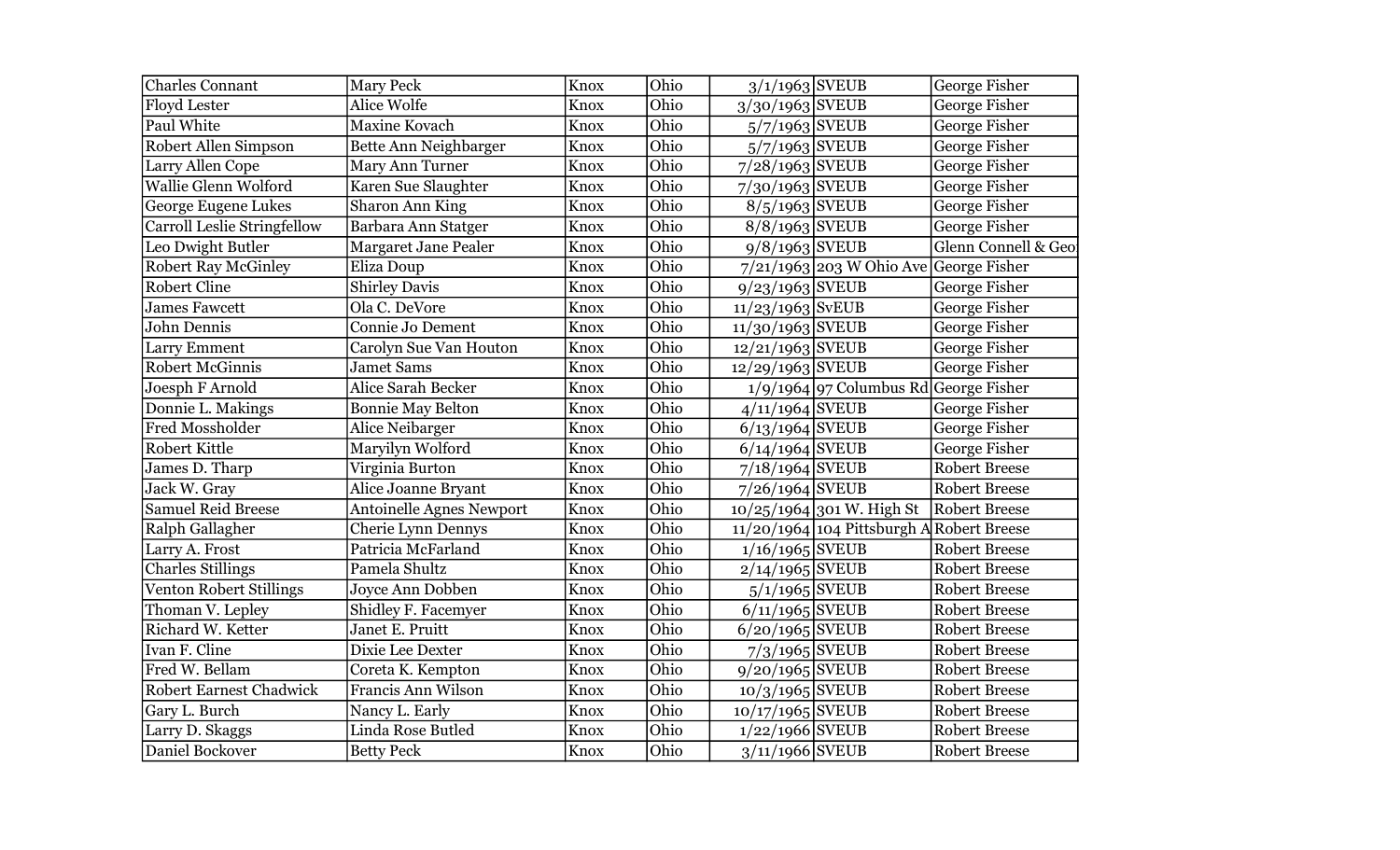| Robert William Wellbaum Jr Carolyn Sue Clemans |                             | Knox        | Ohio | 3/20/1966 SVEUB    |                                          | <b>Robert Breese</b> |
|------------------------------------------------|-----------------------------|-------------|------|--------------------|------------------------------------------|----------------------|
| Keith Eugene Welch                             | Diana Sue Bryant            | Knox        | Ohio | $4/3/1966$ SVEUB   |                                          | <b>Robert Breese</b> |
| <b>Ronald Leroy Perkins</b>                    | <b>Sharon Alice Frost</b>   | Knox        | Ohio | $6/4/1966$ SVEUB   |                                          | <b>Robert Breese</b> |
| <b>Gary Gamble</b>                             | Gloria Long                 | Knox        | Ohio | 10/21/1966 SVEUB   |                                          | Larry J. Wahlie      |
| Danny Kelly                                    | <b>Shirley Lawson</b>       | Knox        | Ohio | $1/27/1967$ SVEUB  |                                          | Larry J. Wahlie      |
| Thomas Eugene Williams                         | Katrinka Sue Ketter         | Knox        | Ohio | $3/12/1967$ SVEUB  |                                          | Larry J. Wahlie      |
| James H. Neibarger                             | Shirley A. Joey             | Knox        | Ohio | $8/5/1967$ SVEUB   |                                          | Larry J. Wahlie      |
| Kenneth Leroy Thompson                         | <b>Cynthia Lee Fetters</b>  | <b>Knox</b> | Ohio | 11/19/1967 SVEUB   |                                          | Donald W. Pickens    |
| <b>Jarold Owen Mills</b>                       | Sue Lynn Graham             | Knox        | Ohio | 12/27/1967 SVEUB   |                                          | Donald W. Pickens    |
| David Camillo                                  | <b>Patty Curry</b>          | Knox        | Ohio | 3/30/1968 SVEUB    |                                          | Donald W. Pickens    |
| William Keith Winslow                          | <b>Ruth Ann Winegardner</b> | Knox        | Ohio | 5/18/1968 SVEUB    |                                          | Donald W. Pickens    |
| Carl E. Neibarger                              | Carolyn J. Ortt             | Knox        | Ohio | $6/15/1968$ SVUMC  |                                          | Donald W. Pickens    |
| <b>Edgar Dwight Patterson</b>                  | Patricia Ann Fox            | Knox        | Ohio | $12/15/1968$ SVUMC |                                          | Donald W. Pickens    |
| Charles E. McFarland                           | Patricia Ann Knox           | Knox        | Ohio | $3/2/1969$ SVUMC   |                                          | Donald W. Pickens    |
| David M Riley                                  | Donna Marie Thompson        | Knox        | Ohio | $4/17/1969$ SVUMC  |                                          | Donald W. Pickens    |
| Denis E. Nicholls                              | <b>Margaret E Morehouse</b> | Knox        | Ohio | $2/15/1970$ SVUMC  |                                          | Donald W. Pickens    |
| Raymond C. Riester                             | <b>Edna Mae King</b>        | Knox        | Ohio | $3/15/1970$ SVUMC  |                                          | Donald W. Pickens    |
| <b>Thomas Lee Morrow</b>                       | Carolyn Ellen Hess          | Knox        | Ohio | $5/10/1970$ SVUMC  |                                          | M.H Willard          |
| Lloyd Edward Bryant                            | Deborah Lynn Ward           | Knox        | Ohio | $4/3/1971$ SVUMC   |                                          | M.H Willard          |
| Dale Woodrow Orsborn                           | <b>Edna Jean Coffing</b>    | Knox        | Ohio |                    | $10/9/1971$ Brokaw Residend M.H Willard  |                      |
| <b>Olan Vance</b>                              | Wanda Mae Trimmer           | Morrow      | Ohio |                    | 10/22/1971 Pastors Residend M.H Willard  |                      |
| Thomas Lewis Watson                            | Roxanne Irene Hoar          | Knox        | Ohio |                    | 1/9/1970 Pastors Residend M.H Willard    |                      |
| Donald Carpenter                               | Linda Ann Brown             | Knox        | Ohio |                    | $6/20/1970$ Pastors Residend M.H Willard |                      |
| Keith Mark Coffing                             | Pamela Tharp                | Knox        | Ohio | 9/26/1970 SVUMC    |                                          | M.H Willard          |
| <b>James Raymond Whiting</b>                   | Mary Jo Trimmer             | Knox        | Ohio |                    | 4/10/1970 Pastors Residend M.H Willard   |                      |
| Michael Furnis                                 | Alice M. Lauderbaugh        | Knox        | Ohio | $4/16/1971$ SVUMC  |                                          | M.H Willard          |
| Philip Herbert Stillings                       | Kathryn Theresa Hewitt      | Knox        | Ohio |                    | $5/1/1971$ Pastors Residend M.H Willard  |                      |
| Jeffrey Lynn Cunningham                        | Penny Joan Wilgness         | Knox        | Ohio |                    | $4/30/1971$ Pastors Residend M.H Willard |                      |
| George R. Masters                              | Helen J. Dotson             | Knox        | Ohio |                    | $9/26/1969$ cagman Home                  | M.H Willard          |
| David Tice                                     | Katrinka Williams           | Knox        | Ohio | $6/15/1973$ SVUMC  |                                          | M.H Willard          |
| <b>George Annett</b>                           | <b>Renell Totman</b>        | Knox        | Ohio | 11/23/1971 SVUMC   |                                          | H. Daniel Drew       |
| <b>Russell Carey</b>                           | Ada Kelley                  | Knox        | Ohio | $8/12/1972$ SVUMC  |                                          | M.H Willard          |
| David Seavolt                                  | Doris Shasky                | Knox        | Ohio | $6/6/1974$ SVUMC   |                                          | H. Daniel Drew       |
| Harold E. Cline                                | Patsy A. Hawkins            | Knox        | Ohio | $6/15/1974$ SVUMC  |                                          | H. Daniel Drew       |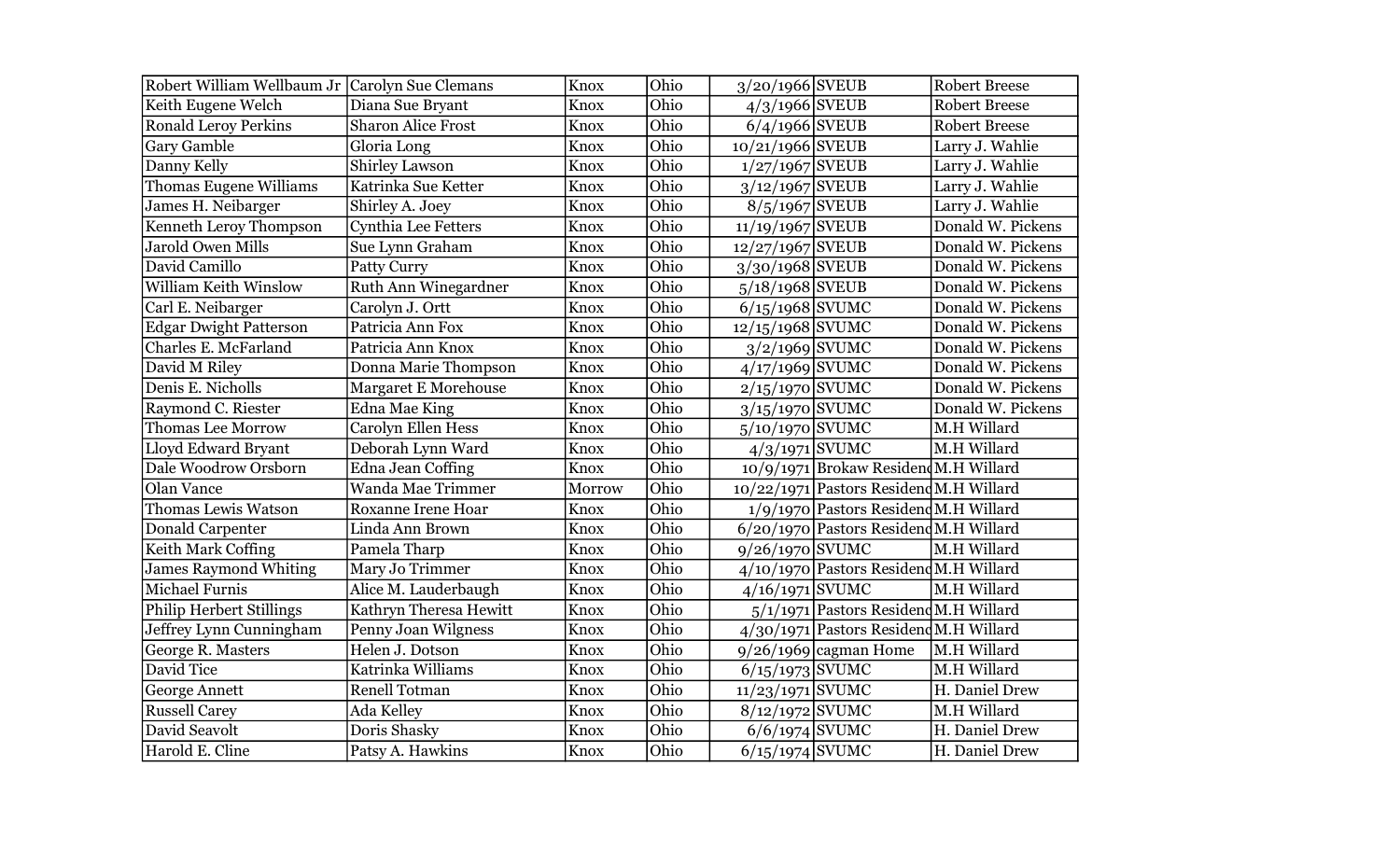| Clinton (Buck) Hall          | Shirley (Rardin) Kimble       | Knox          | Ohio | 7/6/1974 SVUMC     |                                                        | H. Daniel Drew       |
|------------------------------|-------------------------------|---------------|------|--------------------|--------------------------------------------------------|----------------------|
| Charlie Long                 | <b>Bonnie Sapp</b>            | Knox          | Ohio | $8/3/1974$ SVUMC   |                                                        | H. Daniel Drew       |
| <b>Richard Neil Lang</b>     | Vicky Lea Reddick             | Knox          | Ohio |                    | $9/5/1974$ Reddick Home                                | H. Daniel Drew       |
| <b>Bradley Mills</b>         | Deborah Ann Deavers           | Knox          | Ohio | $7/3/1976$ SVUMC   |                                                        | J. Kilgrove          |
| <b>William Smith</b>         | Carla Williams                | Knox          | Ohio |                    | 7/24/1976 761 upper fred rdJ. Kilgrove                 |                      |
| David Curran                 | Linda Robinson                | Knox          | Ohio | $2/14/1977$ SVUMC  |                                                        | J. Kilgrove          |
| Randy Kennedy                | <b>Molly Shafer</b>           | Knox          | Ohio |                    | $3/12/1977$ 761 upper fred rdJ. Kilgrove               |                      |
| <b>Rick McCament</b>         | Debbie Fawcett                | Knox          | Ohio | $6/27/1977$ SVUMC  |                                                        | J. Kilgrove          |
| Doug Morrison                | Kathy Gamble                  | Knox          | Ohio | 8/19/1977 SVUMC    |                                                        | J. Kilgrove          |
| <b>James Litt</b>            | <b>Roxanne Glancy</b>         | Knox          | Ohio | $4/22/1978$ SVUMC  |                                                        | J. Kilgrove          |
| Kevin Derby                  | Katrinka Tice                 | Knox          | Ohio | $5/13/1978$ SVUMC  |                                                        | J. Kilgrove          |
| Robert Milligan              | Colleen Totman                | Knox          | Ohio | $7/8/1978$ SVUMC   |                                                        | J. Kilgrove          |
| Lewis Hoar                   | <b>Tonya Gatten</b>           | Knox          | Ohio | 3/10/1979 SVUMC    |                                                        | J. Kilgrove          |
| Frank Crider                 | Grace Ogborn                  | Knox          | Ohio | $10/14/1979$ SVUMC |                                                        | J. Kilgrove          |
| <b>Gregory Quick</b>         | Connie Geiger                 | Knox          | Ohio | 12/28/1979 SVUMC   |                                                        | J. Kilgrove          |
| Dennis Proper                | Marta Campbell                | Knox          | Ohio | $7/8/1980$ SVUMC   |                                                        | J. Kilgrove          |
| Dan Burson                   | <b>Trusku Frost</b>           | Knox          | Ohio | $9/2/1980$ SVUMC   |                                                        | J. Kilgrove          |
| Douglas Calkins              | Tina Ballard                  | Knox          | Ohio | $9/5/1980$ SVUMC   |                                                        | J. Kilgrove          |
| Robert Looney                | Deborah Geiger                | Knox          | Ohio | $11/13/1980$ SVUMC |                                                        | J. Kilgrove          |
| Michael Carrol Darnold       | <b>Heather Melissa Gamble</b> | Knox          | Ohio | 7/27/1991 SVUMC    |                                                        | Loring A. Prest      |
| <b>Scott Shelhorn</b>        | Ruth Ann Hollis               | Knox          | Ohio | $11/12/1993$ SVUMC |                                                        | Loring A. Prest      |
| Rene Joris                   | <b>Allison Horn</b>           | Knox          | Ohio | 10/8/1994 SVUMC    |                                                        | Loring A. Prest      |
| Edward W. Hackman            | Anna Mae Penhorwood           | Knox          | Ohio |                    | $11/25/2000$ Lakeholm Nazar Gary Campbell              |                      |
| Adam J. Horn                 | Mahisha Lee Sanson            | Knox          | Ohio | $8/6/2001$ SVUMC   |                                                        | <b>Gary Campbell</b> |
| Patrick L. Cottrill          | Carrie D. Reeves              | Johnstown Pa. |      |                    | $9/15/2001$ Westmount Bapt Gary Campbell               |                      |
| Robert Nathan Lee            | Karen Lee Householder         | Knox          | Ohio | $9/15/2001$ SVUMC  |                                                        | <b>Gary Campbell</b> |
| Conner D. Bennett            | <b>Caroline Perrin</b>        | Knox          | Ohio | $6/14/2003$ SVUMC  |                                                        | <b>Gary Campbell</b> |
| Robert Elvin Neibarger       | Mary Ann Smella               | Knox          | Ohio | $8/23/2003$ SVUMC  |                                                        | <b>Gary Campbell</b> |
| <b>Stephen James Esser</b>   | Michelle Anne Ritley          | Knox          | Ohio |                    | $11/6/2004$ Church of the H <sub>d</sub> Gary Campbell |                      |
| <b>Roger Edward Chalfant</b> | Pauline Virginia Chalfant     | Knox          | Ohio | $4/10/2005$ SVUMC  |                                                        | <b>Gary Campbell</b> |
| Ralph Douglas Rhinebolt Jr   | Jamie Nicole Smith            | Knox          | Ohio | $5/28/2005$ SVUMC  |                                                        | <b>Gary Campbell</b> |
| <b>James Derrick Mills</b>   | Ashley Kara Houdashelt        | Knox          | Ohio | 10/13/2005         |                                                        |                      |
|                              |                               |               |      |                    |                                                        |                      |
|                              |                               |               |      |                    |                                                        |                      |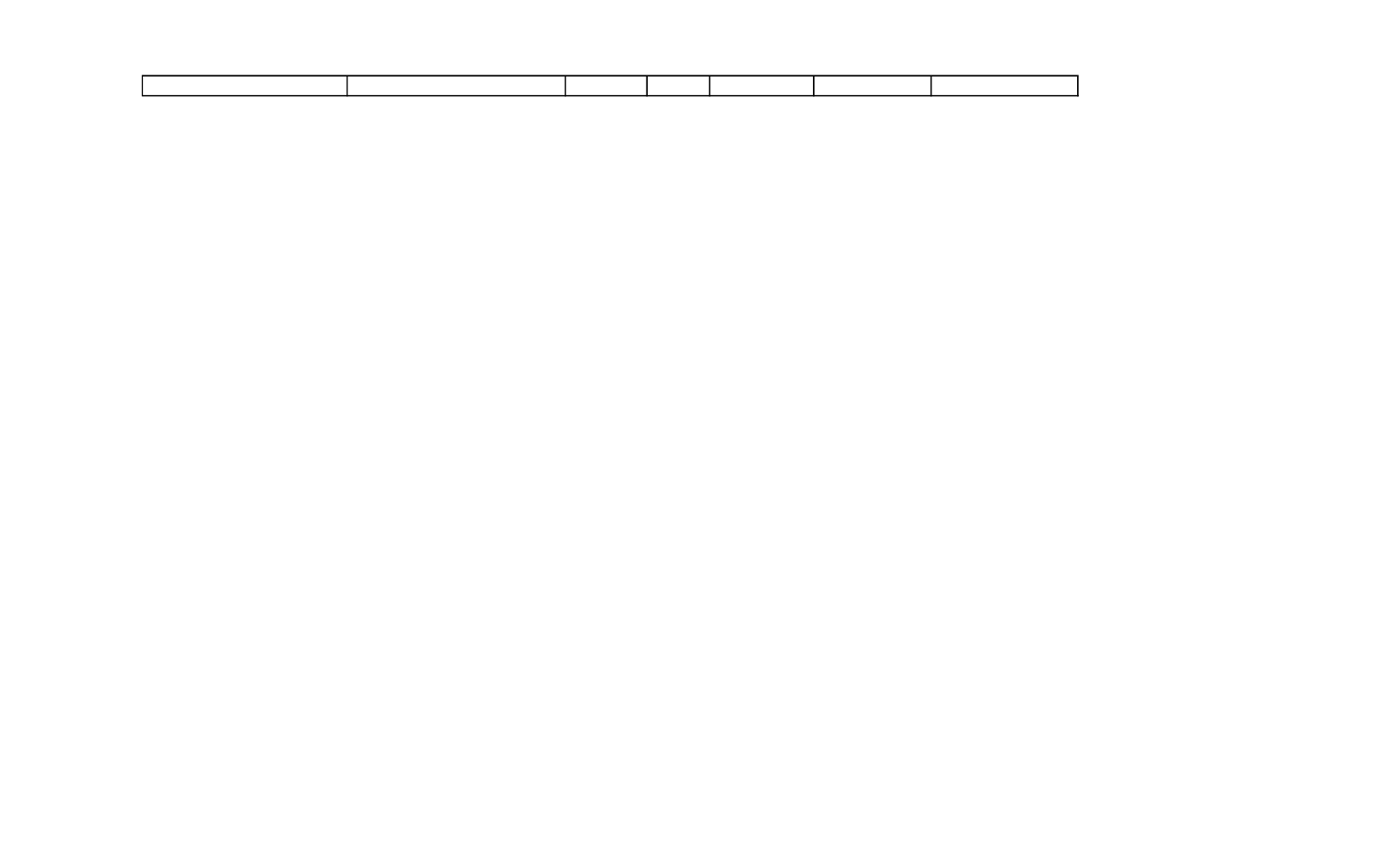| <b>Rings / Witnesses</b>            |  |
|-------------------------------------|--|
| Stanley Vail Jr. & Lillian Goossens |  |
| George Butler, Edna Mayer           |  |
|                                     |  |
| Mr & Mrs James Farmer               |  |
|                                     |  |
| Mr Robert Coe & Miss Janet Dowds    |  |
|                                     |  |
| oung                                |  |
|                                     |  |
|                                     |  |
|                                     |  |
|                                     |  |
|                                     |  |
|                                     |  |
| Double Ring                         |  |
| Double Ring                         |  |
| Double Ring                         |  |
| Double Ring                         |  |
| <b>Double Ring</b>                  |  |
| Double Ring                         |  |
| <b>Double Ring</b>                  |  |
| Double Ring                         |  |
| <b>Single Ring</b>                  |  |
| Double Ring                         |  |
| Double Ring                         |  |
| Double Ring                         |  |
| Double Ring                         |  |
| Double Ring                         |  |
| Double Ring                         |  |
| Double Ring                         |  |
| <b>Double Ring</b>                  |  |
| Double Ring                         |  |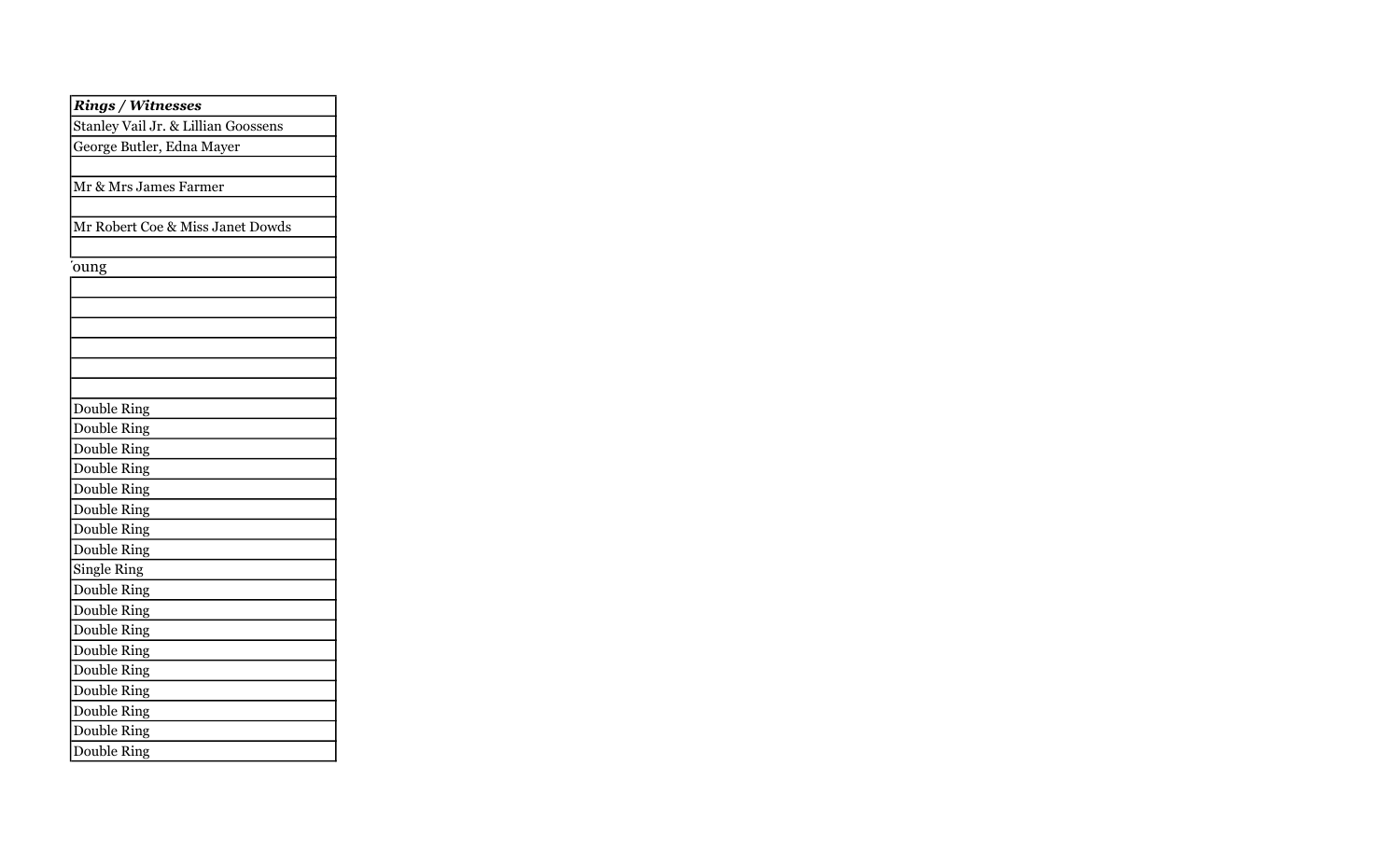| Double Ring        |
|--------------------|
| Double Ring        |
| <b>Double Ring</b> |
| Double Ring        |
| Double Ring        |
| Double Ring        |
| Double Ring        |
| Double Ring        |
| Double Ring        |
| No Ring            |
| <b>Single Ring</b> |
| Double Ring        |
| Double Ring        |
| Double Ring        |
| Double Ring        |
| <b>Single Ring</b> |
| Double Ring        |
| <b>Double Ring</b> |
| Double Ring        |
| Double Ring        |
| Double Ring        |
| <b>Single Ring</b> |
| Double Ring        |
| Double Ring        |
| Double Ring        |
| <b>Double Ring</b> |
| Double Ring        |
| Double Ring        |
| Double Ring        |
| Double Ring        |
| Double Ring        |
| Double Ring        |
| <b>Double Ring</b> |
| <b>Double Ring</b> |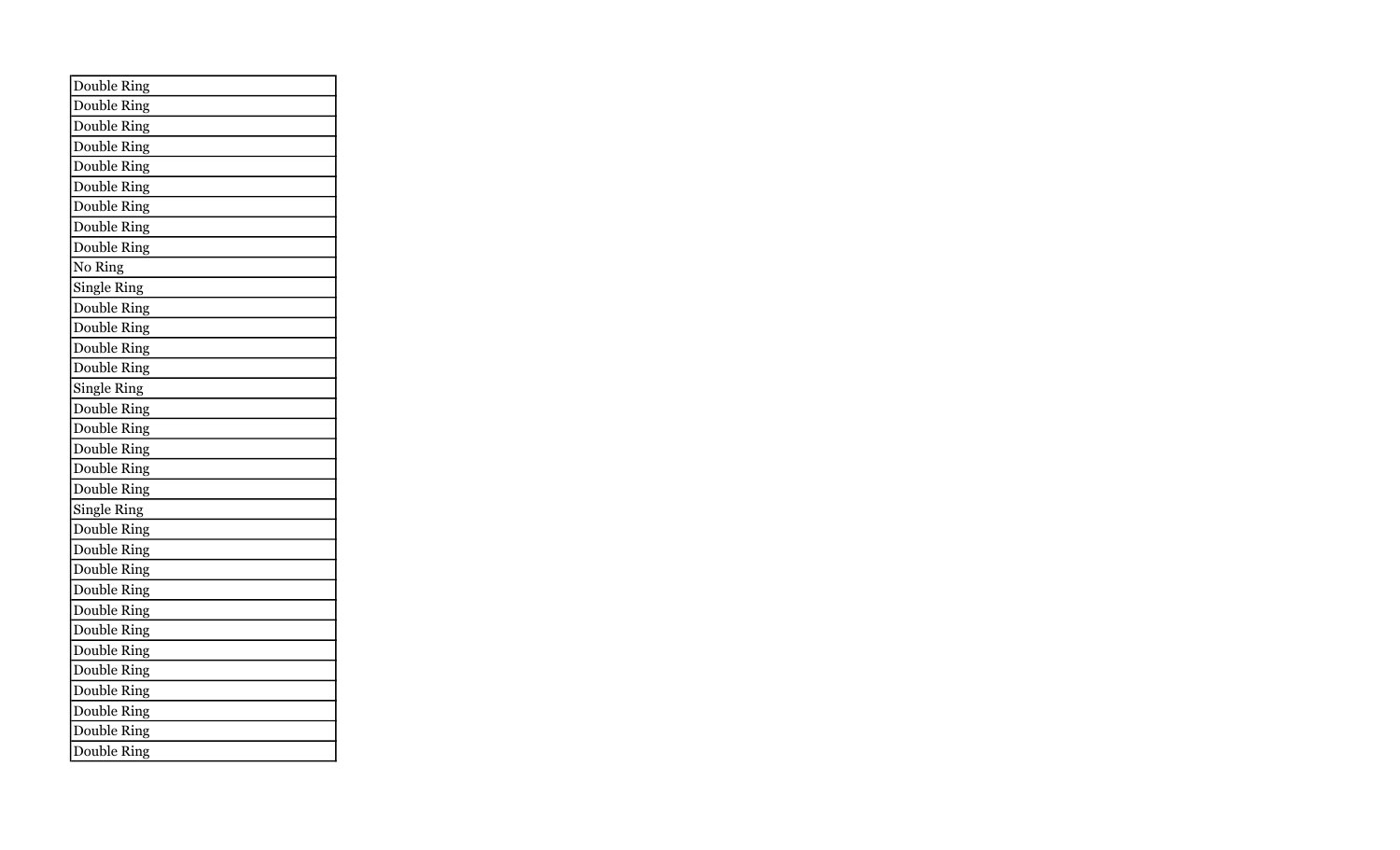| Double Ring                       |
|-----------------------------------|
| Single Ring                       |
| Double Ring                       |
| Double Ring                       |
| Double Ring                       |
| Double Ring                       |
| Double Ring                       |
| Double Ring                       |
| Double Ring                       |
| Double Ring                       |
| Double Ring                       |
| Double Ring                       |
| Double Ring                       |
| Double Ring                       |
| Double Ring                       |
| Double Ring                       |
|                                   |
|                                   |
|                                   |
|                                   |
|                                   |
|                                   |
|                                   |
|                                   |
|                                   |
|                                   |
|                                   |
|                                   |
|                                   |
|                                   |
|                                   |
| William Kelley & Barbara Hartsook |
|                                   |
|                                   |